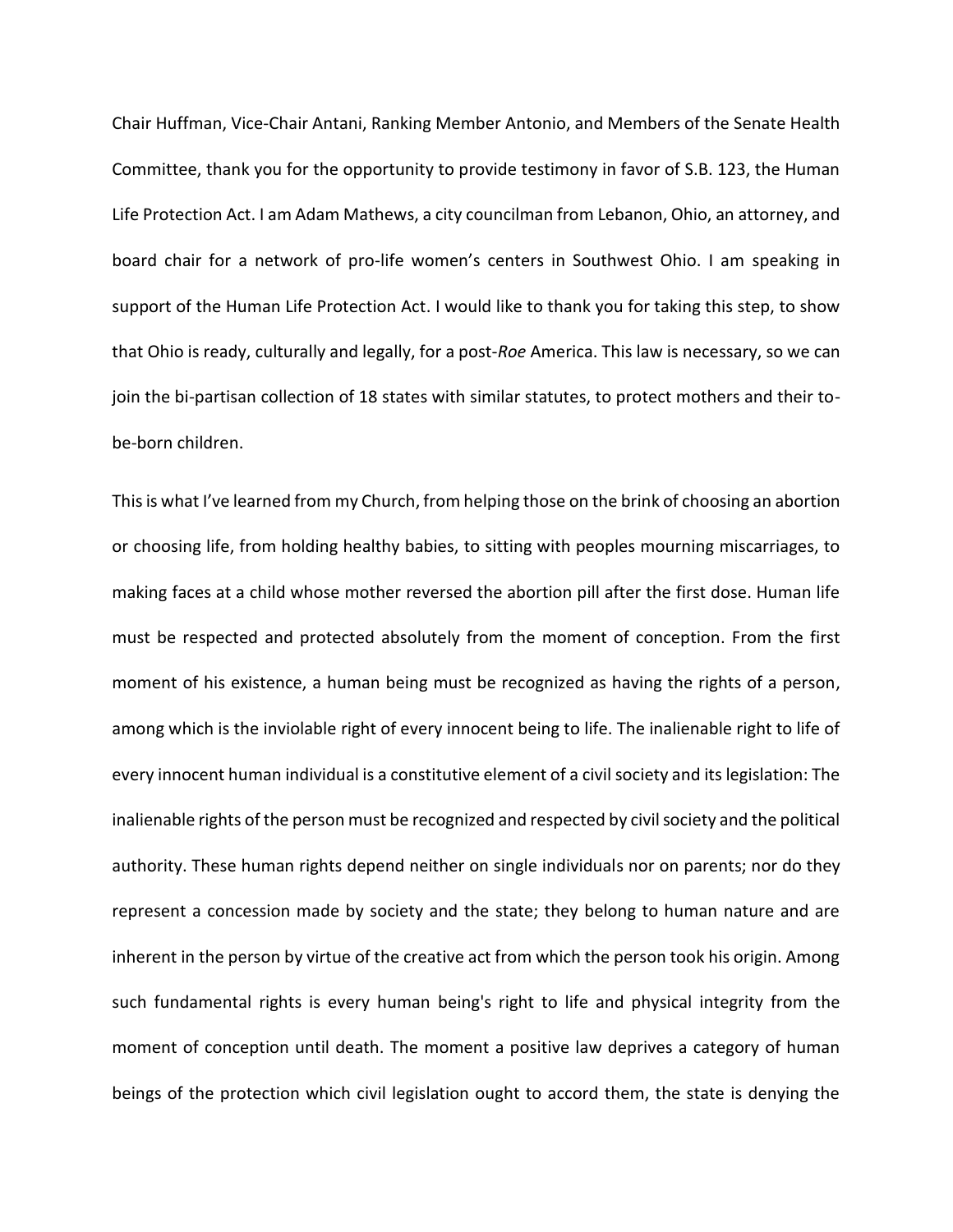equality of all before the law. When the state does not place its power at the service of the rights of each citizen, and in particular of the more vulnerable, the very foundations of a state based on law are undermined. As a consequence of the respect and protection which must be ensured for the unborn child from the moment of conception, the law must provide appropriate penal sanctions for every deliberate violation of the child's rights.

The legal ramifications for Senate Bill 123 are strong and targeted at those providing for abortions, not the mothers.

I applaud the sponsors for their language, at section 2904.22, stating "A woman on whom an abortion was induced or attempted shall be immune from prosecution." It even gives her extra legal protections and rights of action. No matter what the law is, we need to be ready and willing to walk beside women, families, mothers and fathers, put in situations in which they do not believe they have any way out. After 48 years of legalized abortion, there are many who are and will continue to be in need of love, mercy, assistance, and compassion even if, dare we hope, abortion is banned in Ohio.

I have seen Ohio's dedication to its pro-life stance. By providing TANF funds to organizations serving families in need, providing for the Ohio Parenting and Pregnancy Program, and the adoption deposit program from House Bill 405, it is evident we know how to care for the child and her family, from the government side, comprehensively. Pregnancy Centers in Ohio give more than \$15 million in services and materials to women, men, and families in a year,<sup>1</sup> including

<sup>1</sup> 2019 Pregnancy Center State Impact Report, Care Net and Charlotte Lozier Institute. \$9,091,568 in medical services, \$4,432,219 in Family Services, and \$1,610,705 in material items.